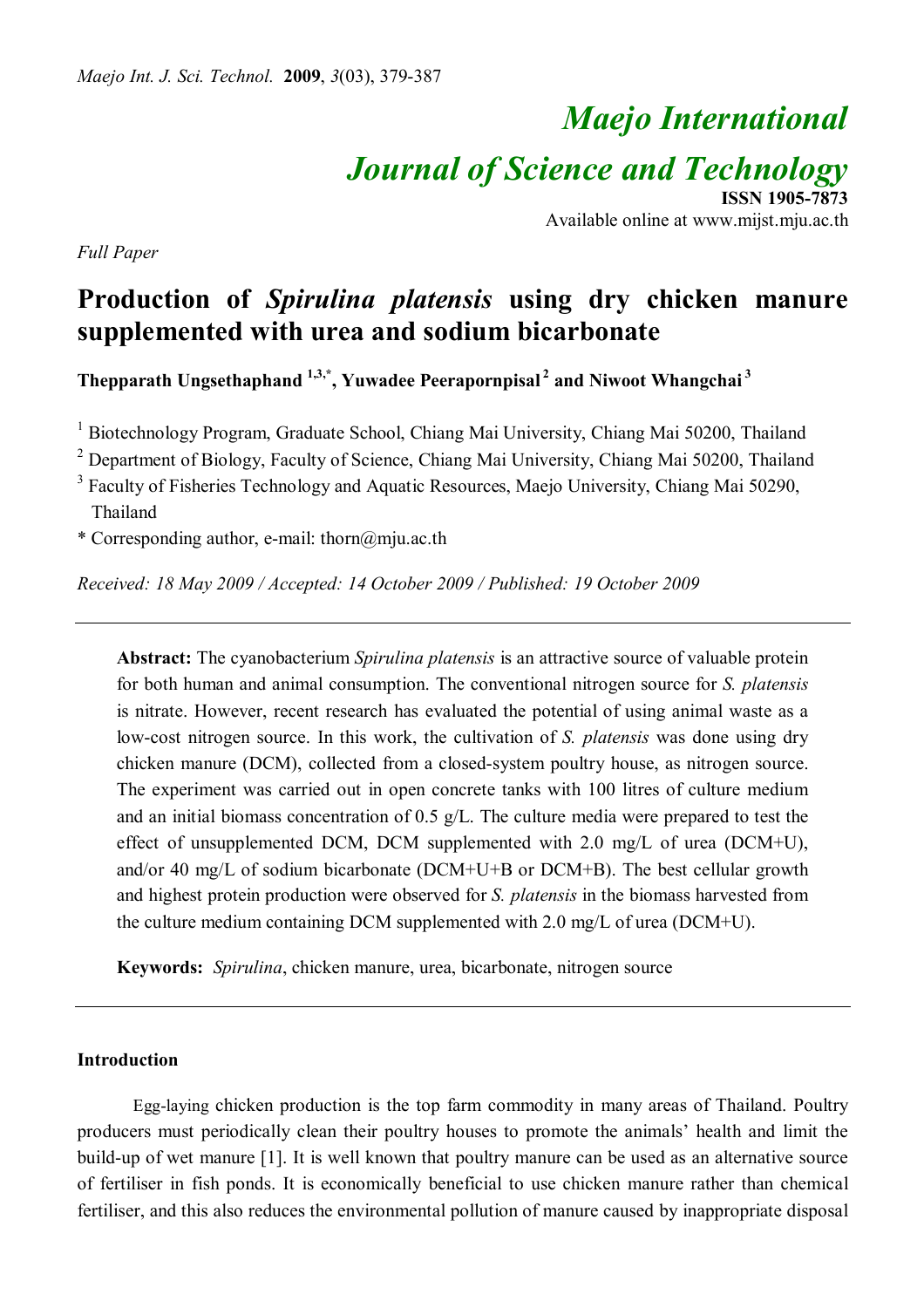[2]. Many chicken producers have integrated poultry houses with fish ponds to grow fish using poultry litter (manure plus spilled feed) without additional cost. Unfortunately, after the crisis of bird flu the Thai government has promoted the closed-system poultry house and discouraged integrated farming with chickens above fish ponds.

 One of the possible acceptable ways to utilise farm manure is in the production of microalgae. The cyanobacterium *Spirulina platensis* is an attractive source of valuable proteins for both human and animal consumption. The conventional nitrogen source for *S. platensis* is nitrate. However, recent research has evaluated the potential of using animal waste as a low-cost nitrogen source [3-5]. These studies were focused mainly on the production of *Spirulina* from swine manure and waste, and there is only limited information available on utilisation of poultry manure. More recently, Ungsethaphand et al.[6] has shown that dry chicken manure (DCM) can supply the necessary nutrients for the culture of *S. platensis*. Costa et al. [7] reported that the addition of 1.125 mg/L of urea to Mangueira Lagoon water is beneficial to the growth of *S. platensis.* In the alkaline culture medium, urea is hydrolysed to ammonia, which can be toxic to microalgae in high concentration. However, urea addition by fedbatch process makes it possible to replace  $KNO<sub>3</sub>$  as nitrogen source in the culture media. On the other hand, the work on an industrial scale with addition of a constant amount of urea should be simpler [8]. The use of urea as a cheap source of ammonia could then be an interesting alternative to the traditional nitrate-based *S. platensis* culture.

 Binaghi et al. [9] reported that *S. platensis* is a filamentous cyanobacterium able to form large colonies in surface water containing a high level of carbonates and bicarbonates. Among the nutrients of cultivation media, the inorganic carbon source is primarily responsible for the alkaline condition and is preferentially assimilated by cyanobacteria in the form of bicarbonate [10]. A concentration of bicarbonate lower than 0.1 M decreases the growth rate of *S. platensis* [11].

 The aim of this work is to study the production of *S. platensis* using DCM supplemented with urea and sodium bicarbonate by fed-batch addition. The chemical composition of the *S. platensis* biomass is also investigated.

#### **Materials and Methods**

#### *Microorganism*

*Spirulina platensis* was obtained from the Faculty of Fisheries Technology and Aquatic Resources, Maejo University. The culture was routinely maintained in modified Zarrouk liquid medium [12].

### *Culture medium*

The culture medium used was 2.0 kg of dry egg-laying chicken manure (DCM) collected from a closed-system house. The manure was suspended in 100 L of aerated tap water for 7 days before being sieved through a 30-mesh Tylor net. Sodium metabisulfite (5 mg/L) was added to prevent microbial contamination. After 24 h, 8.5 g/L of sodium bicarbonate was added before the beginning of the experiment.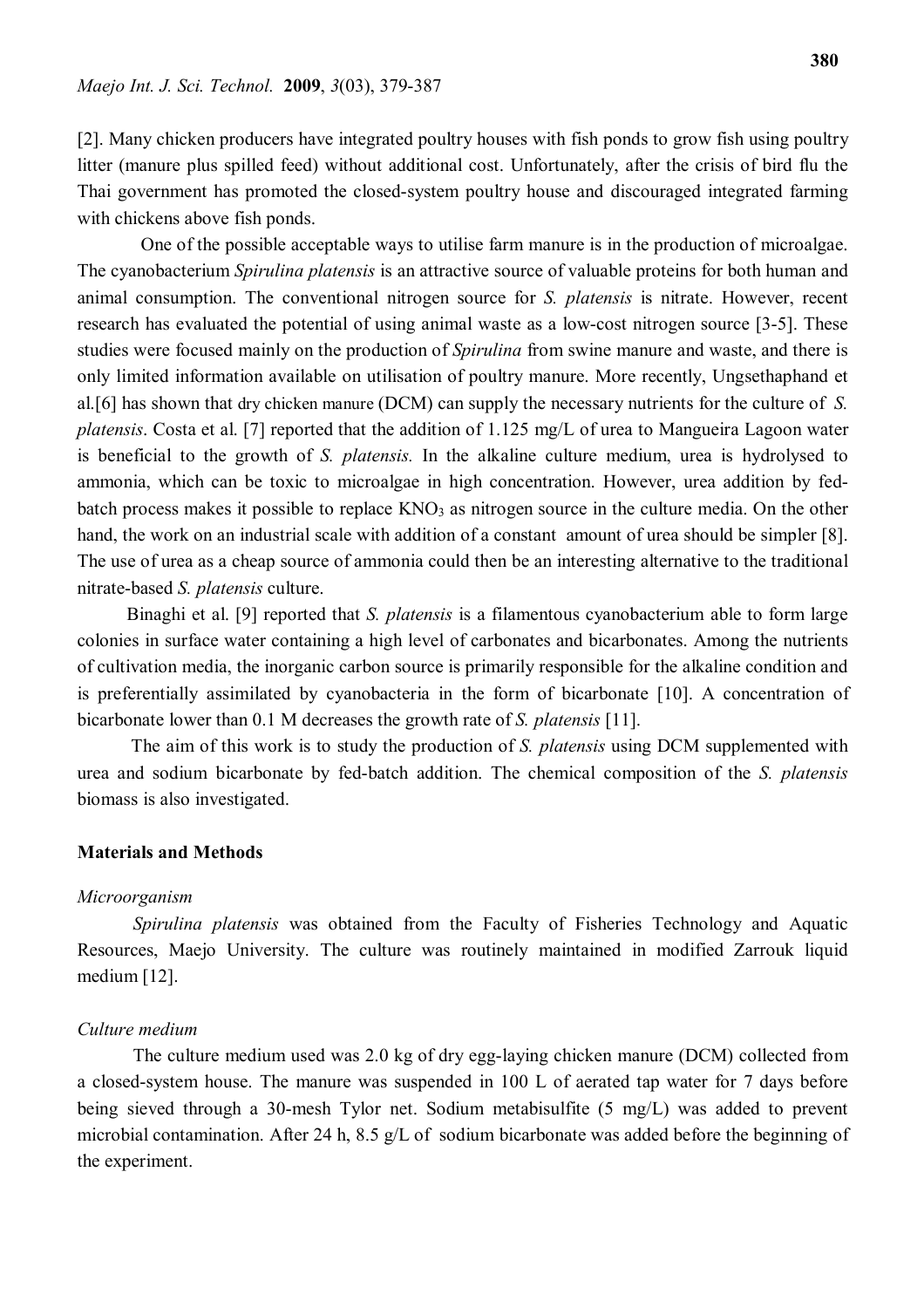#### *Experiment*

The addition of urea and sodium bicarbonate to the culture was done by a fed-batch process. The nutrients were added in an aqueous solution to replace daily water evaporation using the following protocol:

(i) DCM (control): tab water was added every 24 h;

(ii) DCM+U: urea  $(2.0 \text{ mg/L})$  was added every 24 h;

(iii) DCM+B: sodium bicarbonate (40 mg/L) was every 24 h;

(iv) DCM+U+B: urea (2.0 mg/L) and sodium bicarbonate (40 mg/L) were added every 24 h.

#### *Culture conditions*

The experiment was carried out in open concrete tanks under daylight in a greenhouse and 27.8-34.3  $\degree$ C temperature range. The depth of the cultures was always 15 cm with 100 L of culture medium. Each culture was agitated by aeration at a flux of 20 L/h provided by a diaphragm pump. The initial pH was adjusted to  $9.5 \pm 0.2$  with 6M NaOH.

# *Inoculation*

The inoculum was obtained by liquid culturing using a modified Zarrouk medium [12] at  $32^{\circ}$ C with initial pH of 9.2. Cultivation was done in 500-ml Erlenmeyer flasks subjected to a moderate mixing provided by a small air pump operating at a rate of 0.023 L/min and illuminated by fluorescent lamps (36 w) in cycle of 12 h of light and 12 h of darkness. After seven days, the culture reached it exponential phase and the cells were harvested by filtration through a 62-µm mesh and washed thrice with a 0.8% NaCl solution to completely remove sodium nitrate. The cells were resuspended in the modified Zarrouk medium without nitrate and used as inoculum (500 mg/L concentration).

# *Analytical methods*

The culture pH and temperature were monitored daily with a pH metre. Ammonia-nitrogen was determined by using standard phenate method described by APHA [13] and chlorophyll *a* was determined by measuring absorbances at 665 and 750 nm [13].

Biomass concentration was determined on alternate days by optical density (OD) determination at 560 nm (Hach instrument, Model DR2000) to produce a standard curve relating dry weight of *S. platensis* biomass to OD. This standard curve was subsequently used to determine the biomass of individual samples [14].

The dry weight of biomass was determined by filtration of sample (25 ml) through Whatman filter paper No.4 after washing with 3.0 N acetic acid to eliminate salt precipitate. The biomass obtained was then washed twice with  $0.8\%$  saline solution and dried at  $80^{\circ}$ C for 4 h according to Olguin et al. [5].

The chemical composition of the dried biomass was determined according to AOAC methods [15]. Crude protein was determined by micro Kjeldahl method; total lipid by Soxhlet solvent extraction; and ash by combustion at  $550^{\circ}$ C for 12 h.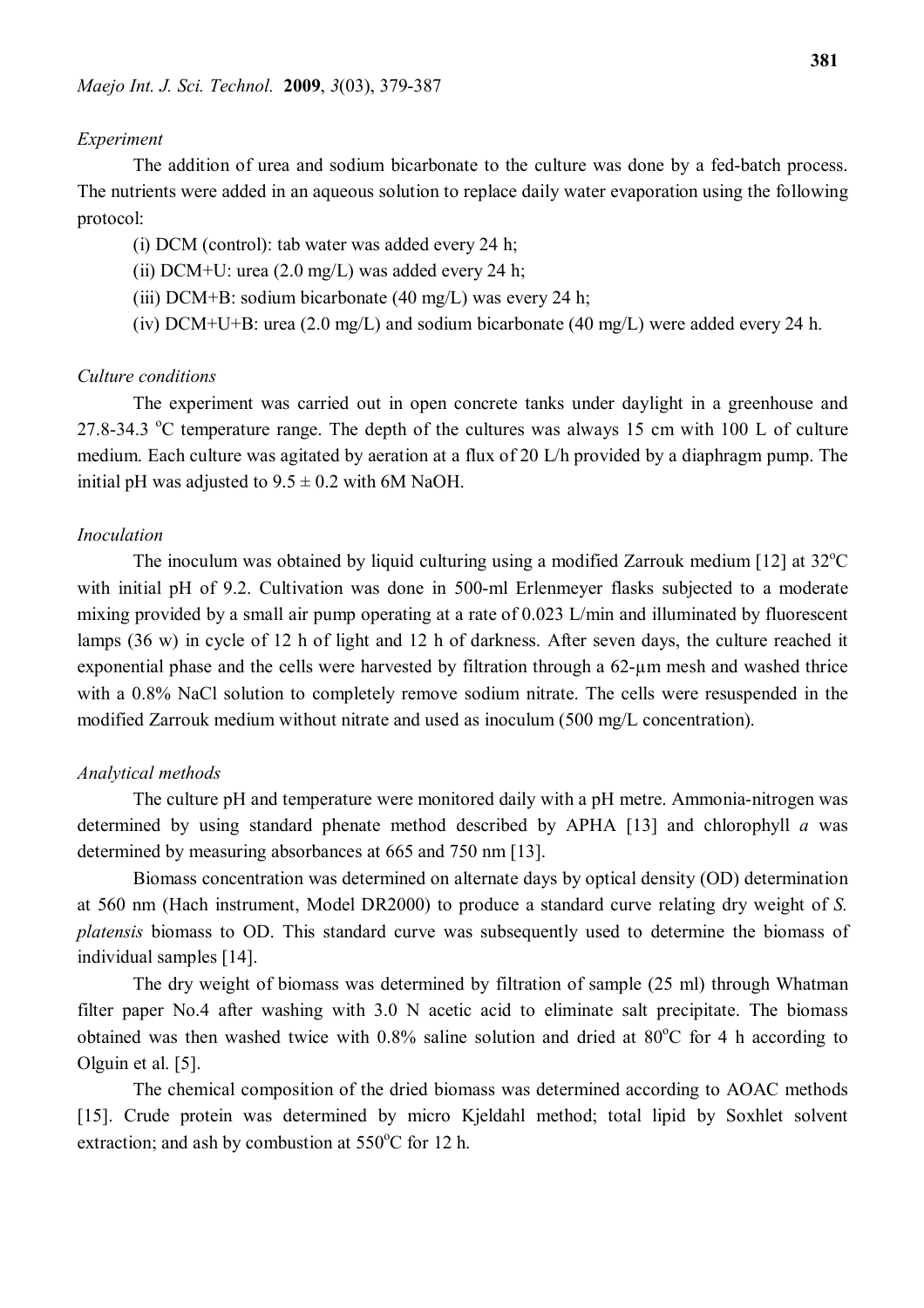#### *Statistical analysis*

One-way ANOVA was used to test the effect of the culture media. Tukey's test was also applied to compare the means when a significance difference  $(p < 0.05)$  was detected by ANOVA.

# **Results and Discussion**

The maximum cell concentration and chlorophyll *a* content were significantly different among treatments. The growth results (Tables 1-2) showed highest cellular concentration, chlorophyll *a* content and protein content of *S. platensis* when DCM+U medium was used. The addition of bicarbonate (DCM+B) gave only a slight increase in biomass while in DCM+U+B (added urea and bicarbonate) medium, there was actually a decrease in biomass. These results agree with those of Costa et al. [7], who found that the addition of urea and bicarbonate in Mangueira Lagoon water caused a decrease of biomass of *Spirulina*. Urea utilisation as a nitrogen source provides an energetic gain due to its spontaneous hydrolysis in the alkaline medium to ammonia, which is easily assimilated by *Spirulina* [8]. Costa et al. [7] reported that the highest biomass values were obtained in the treatment with 1.125 mg/l of added urea without addition of sodium bicarbonate. Danesi et al. [8] has shown that the use of urea as nitrogen source in *S. platensis* cultivation causes an increase in the biomass production as well as chlorophyll content. The DCM+U medium thus seems to be more appropriate to *S. platensis* cultivation for high-protein biomass utilisation in food and feed [16].

|  |  |  |  | Table 1. Results of the cultivation of S. platensis grown on different media containing DCM |  |
|--|--|--|--|---------------------------------------------------------------------------------------------|--|
|  |  |  |  |                                                                                             |  |

|                        | <b>DCM</b>                          | DCM+U             | $DCM+B$                              | $DCM+U+B$                    |
|------------------------|-------------------------------------|-------------------|--------------------------------------|------------------------------|
| Cells $(mg/L dw)^a$    | $414.2 \pm 2.5$ <sup>"</sup>        | $457.5 \pm 6.2^b$ | 429.7 $\pm$ 4.2 <sup><i>ab</i></sup> | $409.7 \pm 2.9$ <sup>a</sup> |
| Time $\text{(days)}^b$ | 18                                  | 20                | 18                                   | 18                           |
| Chlorophyll $a$ (mg/g) | $3.02 \pm 0.04$ <sup><i>a</i></sup> | $3.33\pm0.08^{b}$ | $3.07 \pm 0.07^{ab}$                 | $3.33\pm0.12^b$              |

<sup>a</sup> Maximum cell concentration

<sup>b</sup> Time of achieving maximum cell concentration

Note: Means  $\pm$  se in row with different superscripts are statistically different at significant level of 0.05 when compared by Tukey's test.

 **Table 2.** Chemical composition (% dry weight) of *S. platensis* grown on different DCM media

|              | <b>DCM</b>                    | DCM+U              | $DCM+B$                       | $DCM+U+B$            |
|--------------|-------------------------------|--------------------|-------------------------------|----------------------|
| Protein      | $35.55 \pm 2.26$ <sup>a</sup> | $53.32 \pm 2.24^b$ | $37.84 \pm 1.59$ <sup>a</sup> | $52.23 \pm 0.83^b$   |
| Lipid        | $4.86\pm0.99$                 | $4.53 \pm 0.20$    | $2.64\pm0.50$                 | $3.92 \pm 1.07$      |
| Carbohydrate | $38.89 \pm 3.44$ <sup>a</sup> | $20.77 \pm 3.91^b$ | $40.87 \pm 0.86$ <sup>a</sup> | $25.04 \pm 2.05^{b}$ |
| Mineral      | $18.67 \pm 1.27$              | $19.49 \pm 1.73$   | $17.57\pm1.30$                | $16.73 \pm 1.06$     |
| Fibre        | $2.02 \pm 0.67$               | $1.89 \pm 0.10$    | $1.08\pm0.02$                 | $2.07\pm0.50$        |
| Moisture     | $11.53 \pm 1.38$              | $11.22 \pm 0.37$   | 13.58±0.86                    | $11.73 \pm 1.05$     |

Note: Means  $\pm$  se in row with the different superscripts are statistically different at a significant level of 0.05 when compared by Tukey's test.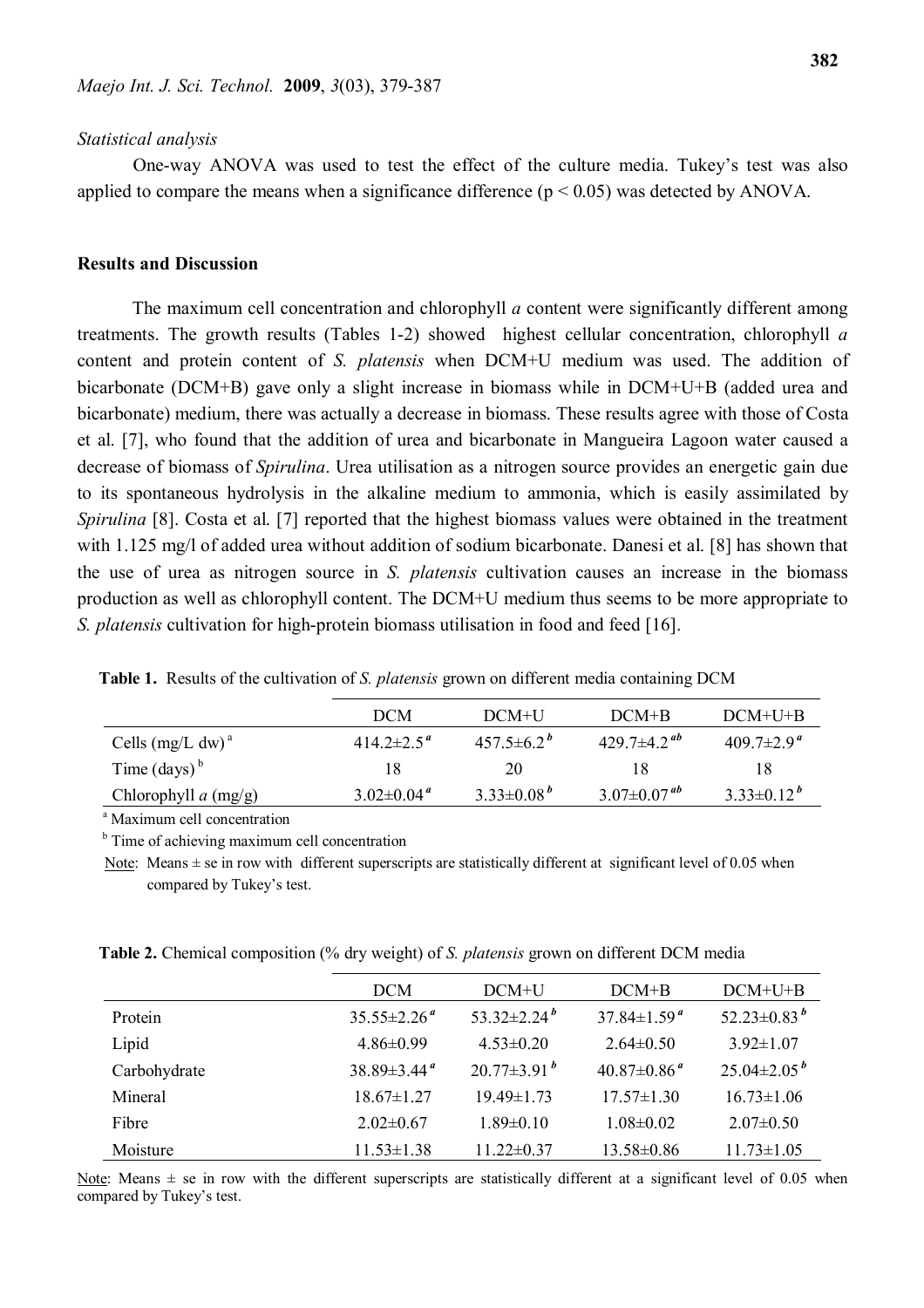Figure 1 shows an apparent relationship between biomass concentration and chlorophyll *a* content. This observation is in agreement with the results reported by Rangel-Yagui et al. [17] who also observed similar relationship between urea addition and the production of biomass with higher chlorophyll content. Piorreck et al. [18] reported lower concentration of chlorophyll obtained from cultivation carried out with limited nitrogen concentration. The shading effect [17] on the other hand may have contributed to a higher concentration of chlorophyll *a* observed in the biomass obtained from cultivation with higher added nitrogen at a fixed light intensity. This yields higher a cellular concentration, which can generate a higher chlorophyll *a* biosynthesis rate in order to increase the efficiency of photon capture and thus compensate for the reduction of light intensity for the cells not located at the surface [19].

The significantly higher protein content was observed in the biomass of DCM+U and DCM+U+B media (Table 2). The increase in protein content was apparently due to the nitrogen level in the medium. Piorreck et al. [18] reported that increasing the nitrogen level in the nutrient medium leads to an increase in the biomass and protein content of *Spirulina.* Nitrogen is required for the synthesis of amino acids which make up proteins and other cellular components. Therefore, a lower urea concentration correspondingly gave a lower value of cellular proteins [20].

The lipid content was not significantly influenced by the different treatments (Table 2). According to Piorreck et al.[18], blue-green algae do not show any significant change in the percentage and composition of their lipids and fatty acids when grown at different concentrations of nitrogen. Danesi et al. [8] also verified that the lipid content in the *S. platensis* biomass is not influenced by the nitrogen source used.

According to Walach et al. [21], higher quantities of carbohydrates are synthesised when nitrogen availability is decreased while carbon availability is constant. These two factors together may explain the significantly higher production of carbohydrate in DCM and DCM+B treatments. Nitrogen deficiency has been found to stimulate the synthesis of all carbohydrate fractions (intracellular, capsular and soluble) in a cyanobacterium [22].

The temperature variation in this experiment (Figure 2) during the cultivation was close to the optimum range reported for *S. platensis* cultivation [8,23]. The pH change (Figure 3) did not show significant differences between the treatments. The cyanobacterium grew effectively in the medium leading to a progressive pH increase, in agreement with many authors [9,16,17]. This observation can be correlated with the carbon-source consumption. The bicarbonate ions, for example, are assimilated by the cyanobacteria and subsequently converted into carbon dioxide and carbonate. The carbon dioxide is utilised in photosynthesis and the carbonate is excreted into the medium. The increase in the pH of the system is due to the shift of the bicarbonate-carbonate equilibrium towards the carbonate [17]. No external contamination was detected, most likely because of the high alkalinity of the culture medium.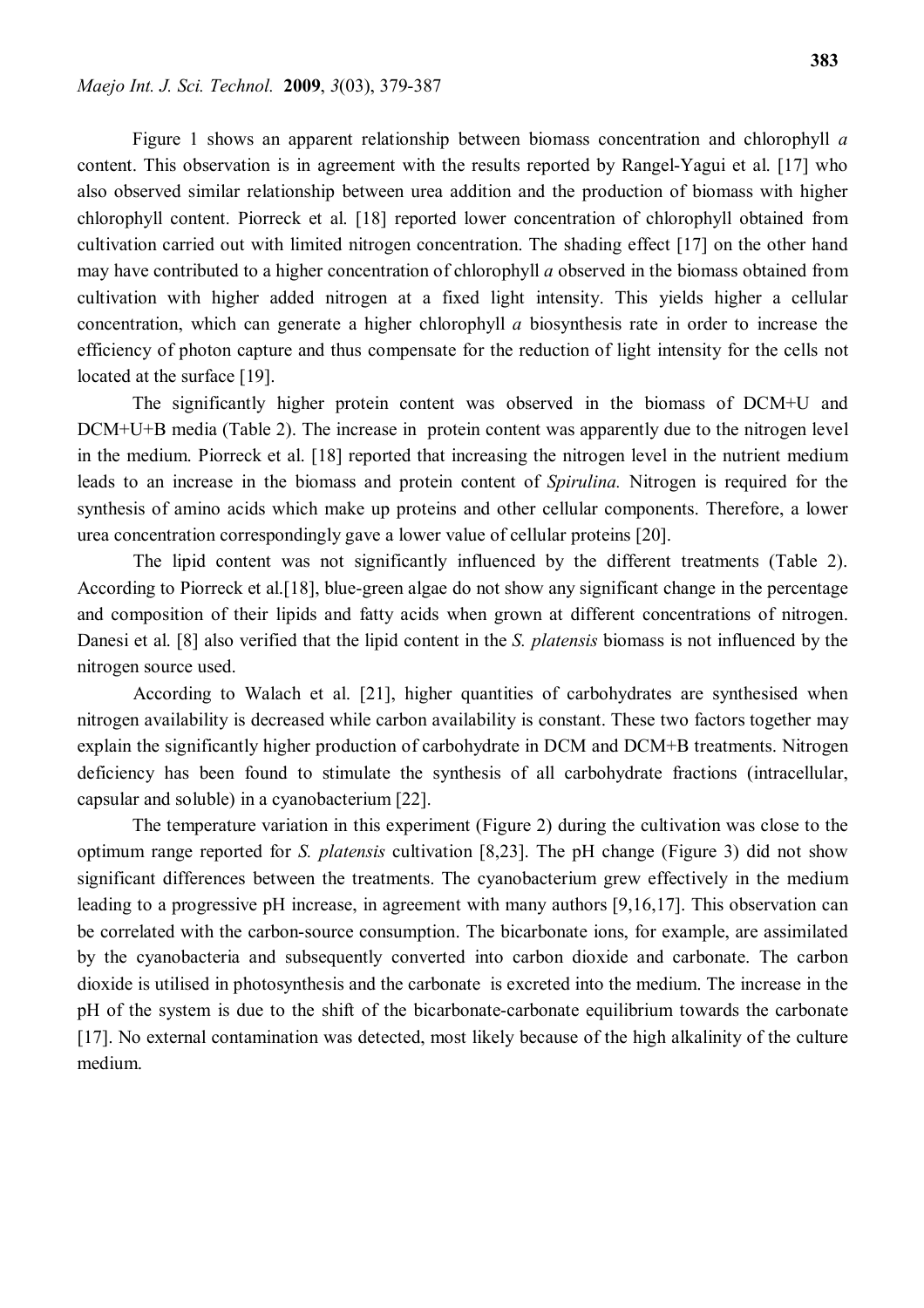

**Figure 1.** Profiles of biomass concentration (a) and chlorophyll *a* content (b) during the cultivation of *S. platensis* grown in different DCM media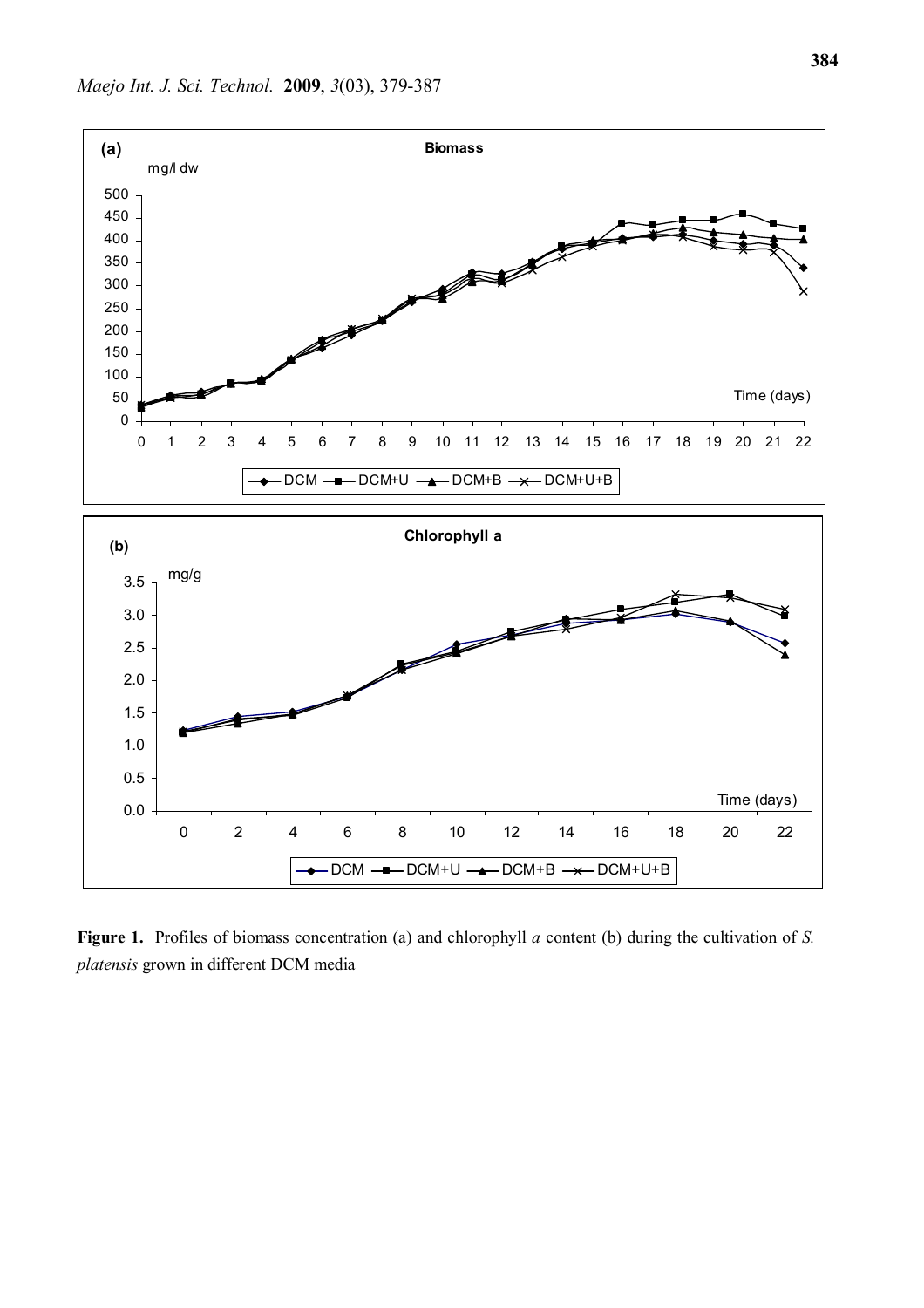



**Figure 2.** Temperature variation during the cultivation of *S. platensis* grown on different DCM media

Figure 3. pH of culture during the cultivation of *S. platensis* grown on different DCM media

#### **Conclusions**

The fed-batch cultivation of *S. platensis* is feasible using dry chicken manure (2.0 kg/100 L) in the culture medium supplemented with urea (2.0 mg/L). This culture medium resulted in the best cellular growth and highest protein content. The potential of reducing production cost with the medium in a large-scale cultivation is also apparent.

#### **Acknowledgement**

Financial support from the Graduate School of Chiang Mai University in the form of a Ph.D fellowship (to T. U.) is gratefully acknowledged.

#### **References**

- 1. K. R. Sistani, G. E. Brink, S. L. McGowen, D. E. Rowe and J. L. Oldham, "Characterization of broiler cake and broiler litter, the by-products of two management practices", *Bioresour. Technol.*, **2003**, *90*, 27-32.
- 2. M. Z. Dong, X. Z. Hao, Y. J. Wang, Y. H. Dong and L. Cang, "Copper and Zn uptake by radish and pakchoi as affected by application of livestock and poultry manures", *Chemosphere*, **2005,** *59*, 157- 175.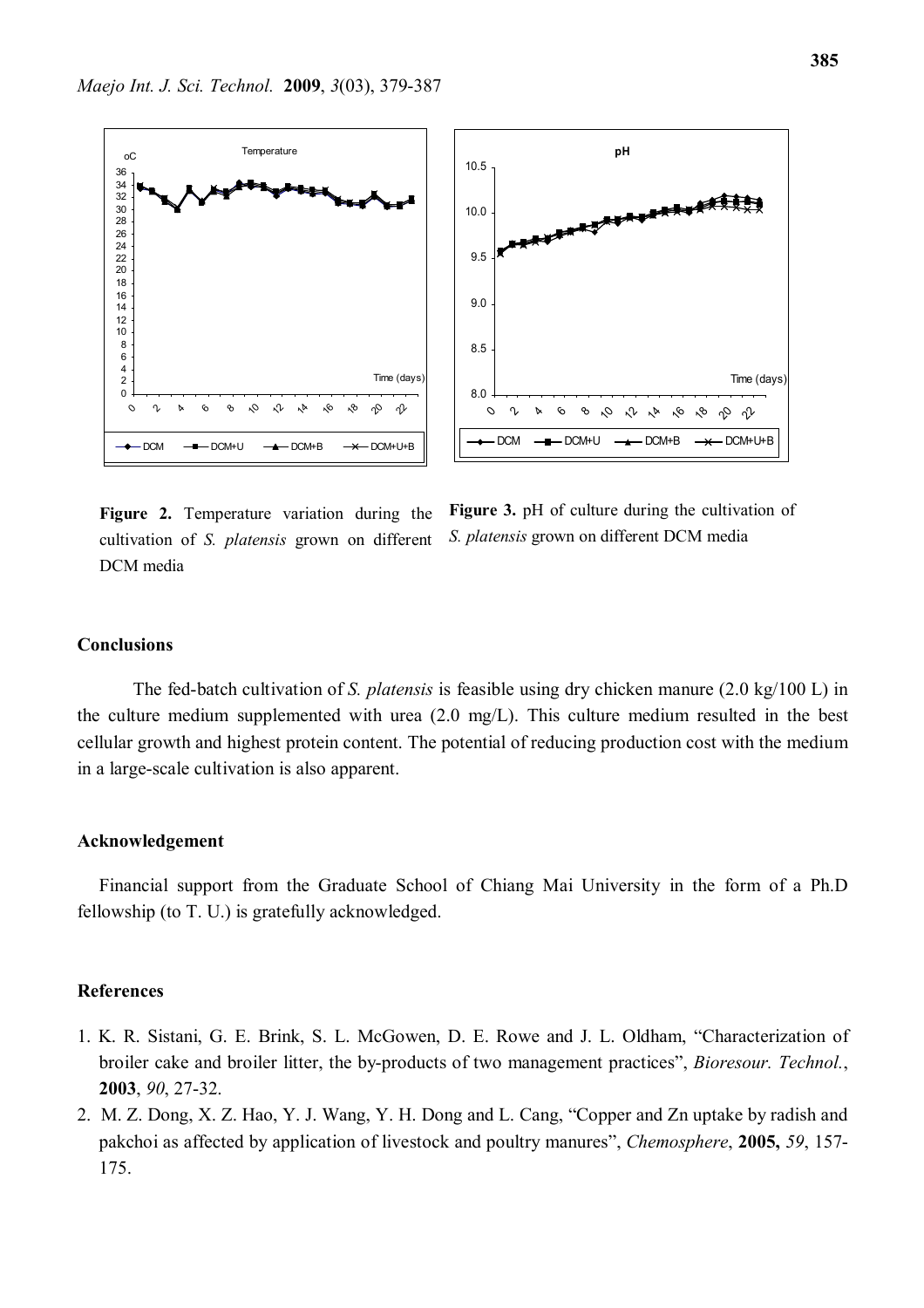- 3. M. Gantar, Z. Obreht and B. dalmaeijia, "Nutrient removal and algal succession during the growth of *Spirulina platensis* and *Scenedesmus quadricanda* on swine wastewater", *Bioresour. Technol*., **1991**, *36*, 167-171.
- 4. R. O. Canizares, L. Rivas, C. Montes and A. R. Dominguez, "Aerated swine-wastewater treatment with K-Carrageenan-immobilized *Spirulina maxima*", *Bioresour. Technol.*, **1994,** *47*, 89-91.
- 5. E. J. Olguin, S. Galicia, O. Angulo-Guerrero and E. Hernandez, "The effect of low light flux and nitrogen deficiency on the chemical composition of *Spirulina* sp. (*Arthrospire*) grown on digested pig waste", *Bioresour. Technol.*, **2001**, *77*, 19-24.
- 6. T. Ungsethaphand, Y. Peerapornpisal, N. Whangchai and U. Sardsud, "Productivity and chemical composition of *Spirulina platensis* using dry chicken manure as nitrogen sources", Proceedings of the 19th Annual Meeting of the Thai Society for Biotechnology, **2007**, Bangkok, Thailand, pp. 43- 48.
- 7. J. A. V. Costa, L. M. Colla and P. F. D. Filho, "Improving *Spirulina platensis* biomass yield using a fed-batch process", *Bioresour. Technol*, **2004**, *92*, 237-241.
- 8. E. E. G. Danesi, C. O. Rangel-Yagui, J. C. M. Carvalho and S. Sato, "An investigation of the effect of replacing nitrate by urea in the growth and production of chlorophyll by *Spirulina platensis*", *Biomass Bioenergy*, **2002**, *23*, 261-269.
- 9. L. Binaghi, A. Del Borghi, A. Lodi, A. Converti and M. Del Borghi, "Batch and fed-batch uptake of carbon dioxide by *Spirulina platensis*", *Process Biochem.*, **2003**, *38*, 1341-1346.
- 10. E. Huertas, O. Montero and L. M. Lubian, "Effect of dissolved inorganic carbon availability on growth, nutrient uptake and chlorophyll fluorescence of two species of marine microalgae", *Aquacult. Eng.*, **2000**, *22*, 181-187.
- 11. A. Richmond, S. Karg and S. Boussiba, "Effects of bicarbonate and carbon dioxide on the competition between *Chlorella vulgaris* and *Spirulina platensis*", *Plant Cell Physiol.*, **1982**, *23*, 1411-1417.
- 12. E. A. George, "Culture Centre of Algal and Protozoa. List of Strains 1976", 3<sup>rd</sup> Edn., Institute of Terrestrial Ecology, Natural Environment Research Council, Cambridge, **1976**.
- 13. APHA, "Standard Methods for the Examination of Water and Wastewater", 17<sup>th</sup> Edn., American Water Works Association and Water Pollution Control Federation, New York, **1989**.
- 14. A. Leduy and N. Therien, "An improved method for optical density measurement of the semimicroscopic blue algal *Spirulina maxima*", *Biotechnol. Bioeng.*, **1977**, *19*, 1219-1224.
- 15. AOAC, "Official Methods of Analysis", 14<sup>th</sup> Edn., Association of Official Analytical Chemists, Washington, DC, **1984**.
- 16. L. H. Pelizer, E. D .G. Danesi, C. de O. Rangel, C. E. N. Sassano, J. C. M. Carvalho, S. Sato and I. O. Moraes, "Influence of inoculum age and concentration in *Spirulina platensis* cultivation", *J. Food Eng.*, **2003**, *56*, 371-375.
- 17. C. de O. Rangel-Yagui, , E. D. G. Danesi, J. C. M. Carvalho and S. Sato, "Chlorophyll production from *Spirulina platensis*: Cultivation with urea addition by fed-batch process", *Bioresour. Technol*., **2004**, *92*, 133-141.